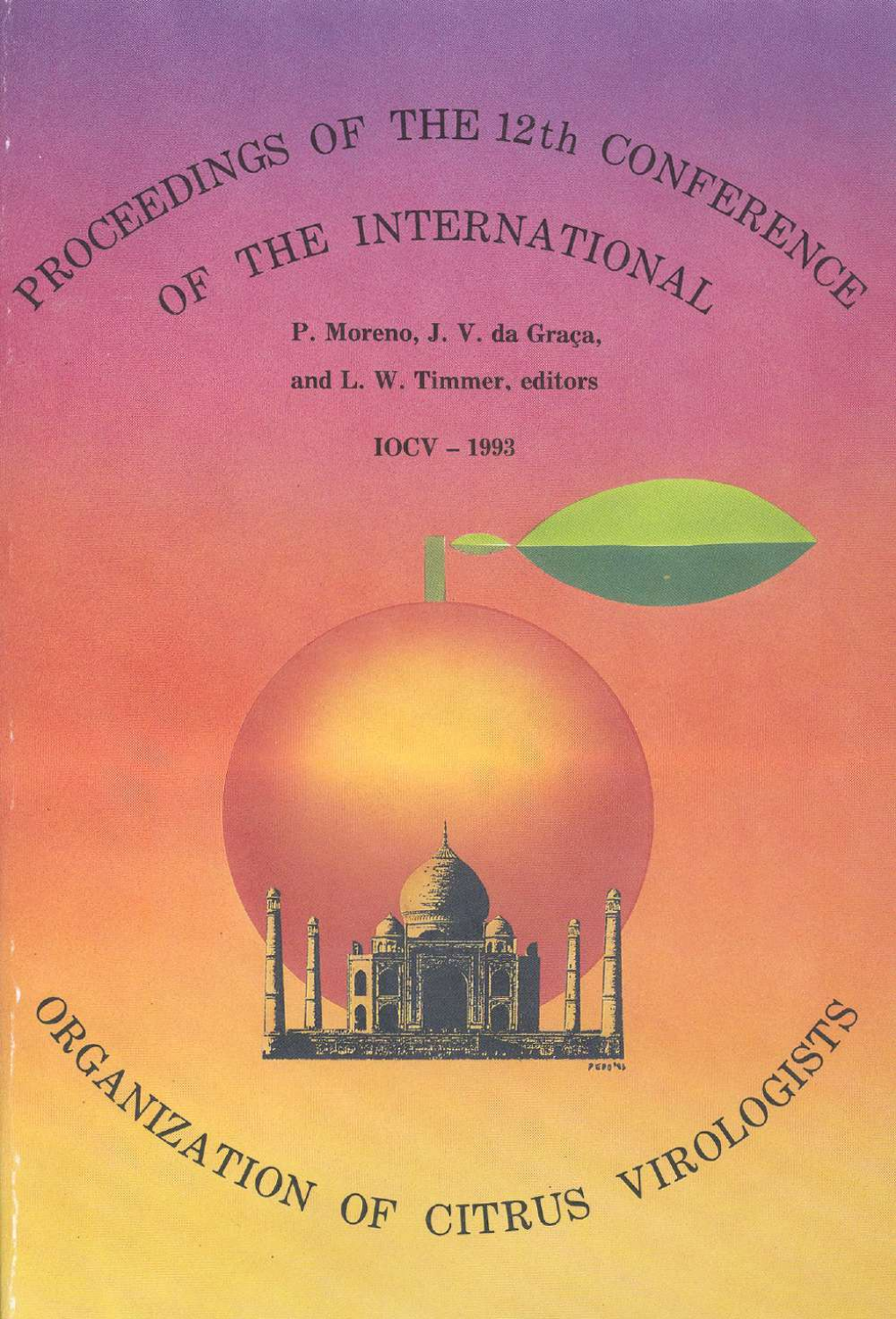# Elimination of a Bud Union Abnormality of Sweet Orange Grafted on Rough Lemon by Shoot-tip Grafting in Vitro

## L. Navarro,J. A. Pina, J. Juarez and J. F. Ballester-Olmos

ABSTRACT. <sup>A</sup> bud union abnormality of several old line sweet orange varieties grafted on rough lemon rootstock was observed for the first time in Spain in container-grown plants. Shoot-tip grafting in vitro was carried out on these varieties as part of the standard procedure in the Spanish Citrus Variety Improvement Program. Ten propagations from a micrografted source of Cadenera punchosa sweet orange on rough lemon growing in containers under outdoor conditions were found free of symptoms after <sup>6</sup> yr. Ten similar propagations graft-inoculated with the parent source and ten propagations made directly from the parent showed the bud union abnormality after <sup>6</sup> yr. These results indicate that the bud union abnormality observed in several varieties was produced by a graft-transmissible agent and that it could be eliminated by shoot-tip grafting in vitro.

A bud union abnormality between sweet orange grafted on rough lemon rootstock was first described in Palestine in 1937 (13) and later in Florida (3), South Africa (4, 5, 6), Brazil (2) and Egypt (12). The disease is graft-transmissible (5), but the causal agent is unknown.

In this paper we describe for the first time the presence of a similar bud union abnormality of sweet orange grafted on rough lemon in Spain, and we present evidence for the elimination of the causal agent by shoot tip grafting in vitro.

#### MATERIALS AND METHODS

Thirty-eight sweet orange and 27 mandarin cultivars which were part of the initial step of the Citrus Variety Improvement Program in Spain (10), were propagated on rough lemon, and grown in containers outside of the greenhouse for 6-10 yr. The bud unions ofthese plants were carefully observed externally and internally, after removing a piece of bark, to detect possible abnormalities. Plants were indexed for common viruses and viroids by inoculation to Mexican lime, Pineapple sweet orange, Dweet tangor, Arizona 861-S-1 Etrog citron, and Parson's Special mandarin indicator plants following the standard procedures of the improvement program (10).

The standard method of shoot-tip grafting in vitro (7, 8, 11) was used to recover healthy plants from these accessions. Twenty propagations were made on rough lemon from one micrografted plant obtained from a Cadenera punchosa sweet orange source that had an abnormal bud union. Ten of these plants were graft-inoculated with bark from the original infected source, and ten propagations from the original infected plant were also made on rough lemon rootstock. All trees were grown in containers in the open. The outside appearance of bud unions were observed annually and, after 4 and <sup>6</sup> yr, internal observations were done by removing a piece of bark.

## RESULTS AND DISCUSSION

None of the mandarin cultivars studied showed any bud union abnormality. However, nine of the sweet orange cultivars showed clear abnormalities (Table 1). Seven of them were local Spanish cultivars, whereas Parson Brown and Taroceo were imported many years ago from Florida and Italy, respectively. Internal symptoms ofthe affected plants consisted of a thin depression in the wood at the bud union, corresponding with a projection on the cambial side ofthe bark (Fig. 1). Sometimes this line was continuous, but in most cases it was discontinuous or pit-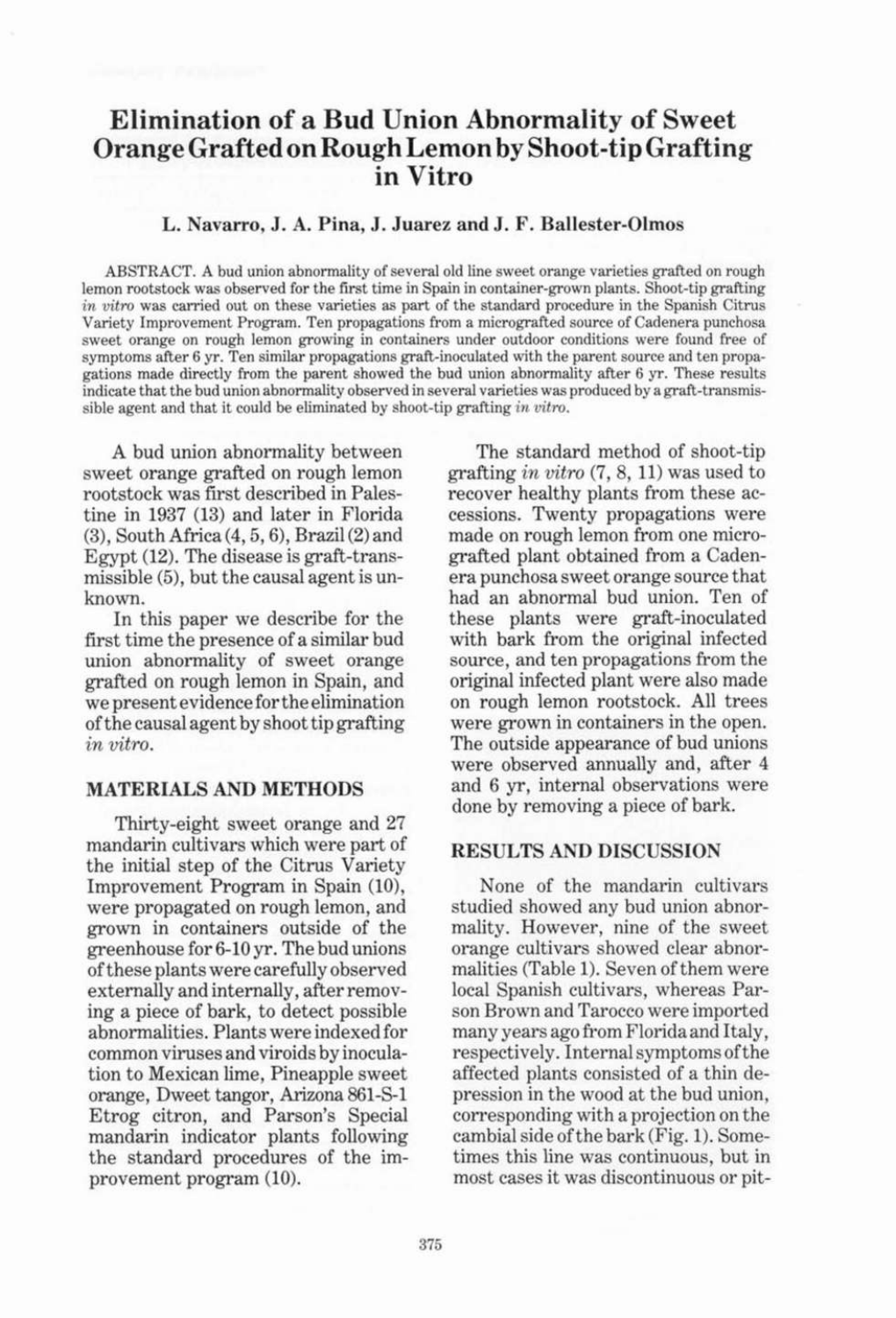| Cultivar          | CEV <sup>b</sup> | Cachexia | Psorosis | PLP <sup>c</sup> | Veinenation | Tristeza |
|-------------------|------------------|----------|----------|------------------|-------------|----------|
| Valenciatemprana  |                  |          |          |                  |             |          |
| Royaltemprana     |                  |          |          |                  |             |          |
| Parson Brown      |                  |          |          |                  |             |          |
| Doblefina         |                  |          |          |                  |             |          |
| Cadenera punchosa |                  |          |          |                  |             |          |
| Santomera         |                  |          |          |                  |             |          |
| Navelsangre       |                  |          |          |                  |             |          |
| Ricalate          |                  |          |          |                  |             |          |
| Tarocco           |                  |          |          |                  |             |          |

TABLE <sup>1</sup> VIRUS AND VIRUS-LIKE DISEASES PRESENT IN SWEET ORANGE CULTIVARS SHOW-ING BUD UNION ABNORMALITIES ON ROUGH LEMON ROOTSTOCK\*

 $a_{+}$  = Positive; - = negative; ? = not known.

<sup>b</sup>Citrus exocortis viroid.

"Pathogens that induce psorosis-like young leaf symptoms (concave gum, impietratura and/or cristacortis) (9).

ted. In some cases there was a slight brown discoloration of the wood and the cambial side of the bark. In addition, all the affected cultivars, except Tarocco, also had disruption of the outer bark layers, with a collar-like appearance around the trunk (Fig. 1). These symptoms are almost identical to those previously described by other



Fig. 1. Eight-year-old plant of Royal temprana sweet orange grafted on rough lemon showing bud union abnormality.

authors (1, 5), suggesting that the disease found in Spain is the same asthat reported in other countries.

The abnormal bud union could not be related to the presence of known citrus virus and virus-like diseases (Table 1), confirming similar results obtained by Bridges and Youtsey in Florida (1). The cultivars affected by this disorder did notinduce any specific symptoms on the different indicators used for indexing. The incompatibility symptoms were not observed on the inoculated plants of Parson's Special mandarin grafted on rough lemon which is used for cachexia indexing, though these plants were grown for <sup>12</sup> months in a greenhouse at 27-32 C.

Noneofthe plants propagated from the micrografted Cadenera punchosa showed any symptoms 6 yr after propagation, whereas all plants propagated from the original source plus 7 plants propagated from the micrografted plant and then inoculated with the original source showed clear symptoms of abnormal bud union (Table 2, Figs. 2 and 3). These results indicate that the causal agent of the incompatibility can be eliminated by shoot-tip grafting, and thatitis graft transmissible. There was previous evidence of graft transmission and the elimination of this disease through nucellar embryony (5), but experiments to recover healthy plants by thermotherapy or shoot tip grafting have not been published.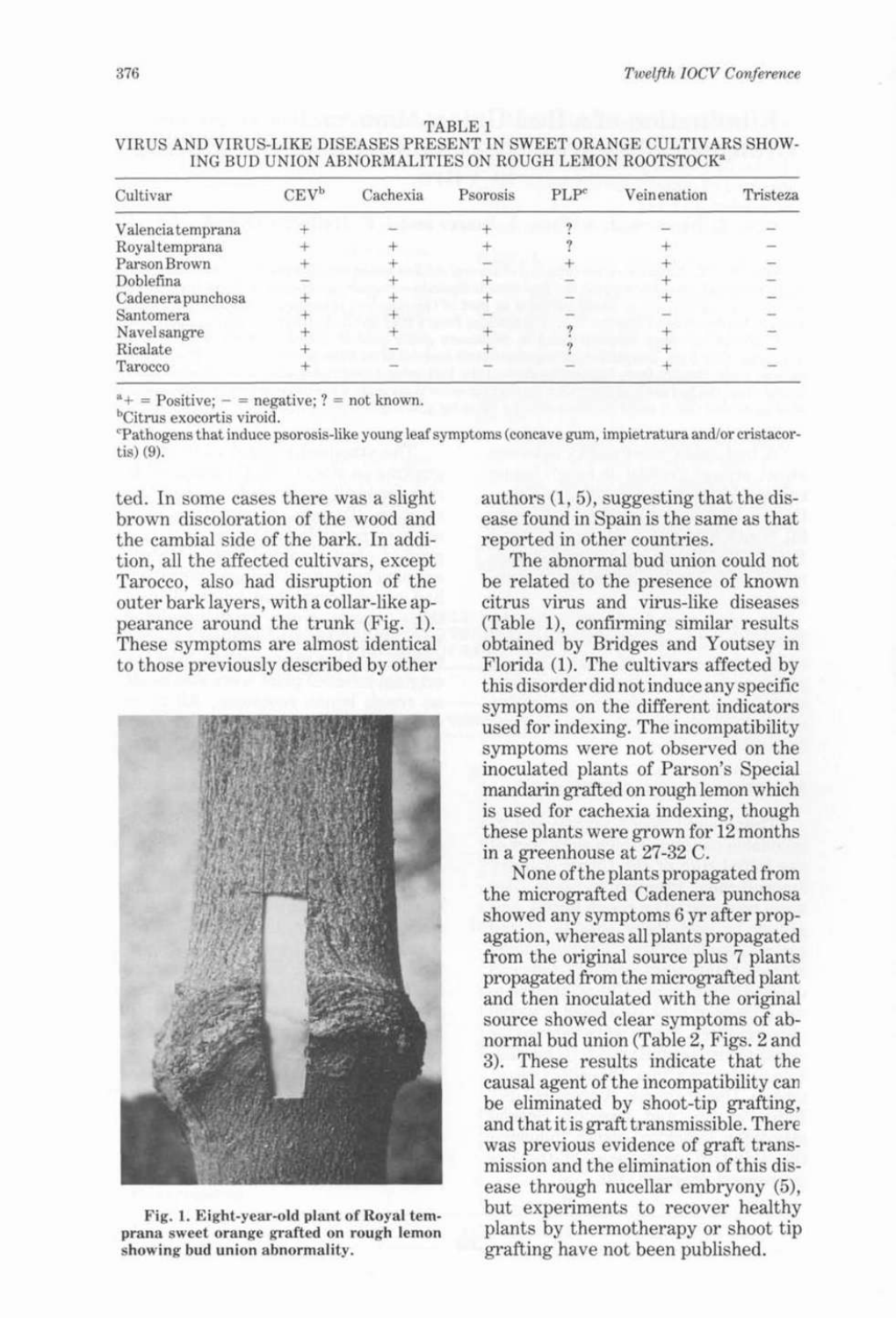|                                                                 | Internal symptoms |      | <b>External</b> symptoms |      |
|-----------------------------------------------------------------|-------------------|------|--------------------------|------|
| Plant                                                           | 4 yr              | 6yr  | 4yr                      | 6yr  |
| Original source with<br>abnormal bud union                      | 8/9 <sup>a</sup>  | 9/9  | 0/9                      | 2/9  |
| Micrografted from<br>the original source                        | 0/10              | 0/10 | 0/10                     | 0/10 |
| Micrografted and<br>then inoculated with<br>the original source | 6/9               | 7/9  | 0/9                      | 0/9  |

#### TABLE 2 BUD UNION CREASE SYMPTOMS DEVELOPED ON PLANTS OF CADENERA PUNCHOSA SWEET ORANGE GRAFTED ON ROUGH LEMON GROWING IN CONTAINERS

"Number of plants with symptoms/number of plants observed.



Fig. 2. Four-year-old plants of Cadenera punchosa sweet orange grafted on rough lemon. Left, original source; center, micrografted source; right, micrografted and then inoculated with the original source.

Most plants showed symptoms within <sup>4</sup> yr, but two plants developed them between <sup>4</sup> and <sup>6</sup> yr after propagation or inoculation and two inoculated plants were symptomless 6 yr after inoculation (Table 2). Only two plants propagated from the original source had developed external symptoms after <sup>6</sup> yr (Table 2), and these were very mild. Symptoms in the inoculated plants were milder than those of plants directly propagated from the original source (Figs. 2 and 3). In additional experiments it was found that while symptoms appeared in <sup>2</sup> yr in some cases, in gen-



Fig. 3. Bark pieces taken through the bud union of 4-year-old plants of Cadenera punchosa sweet orange grafted on rough lemon. Left, micrografted source; center, micrografted and inoculated with original source; right, original source.